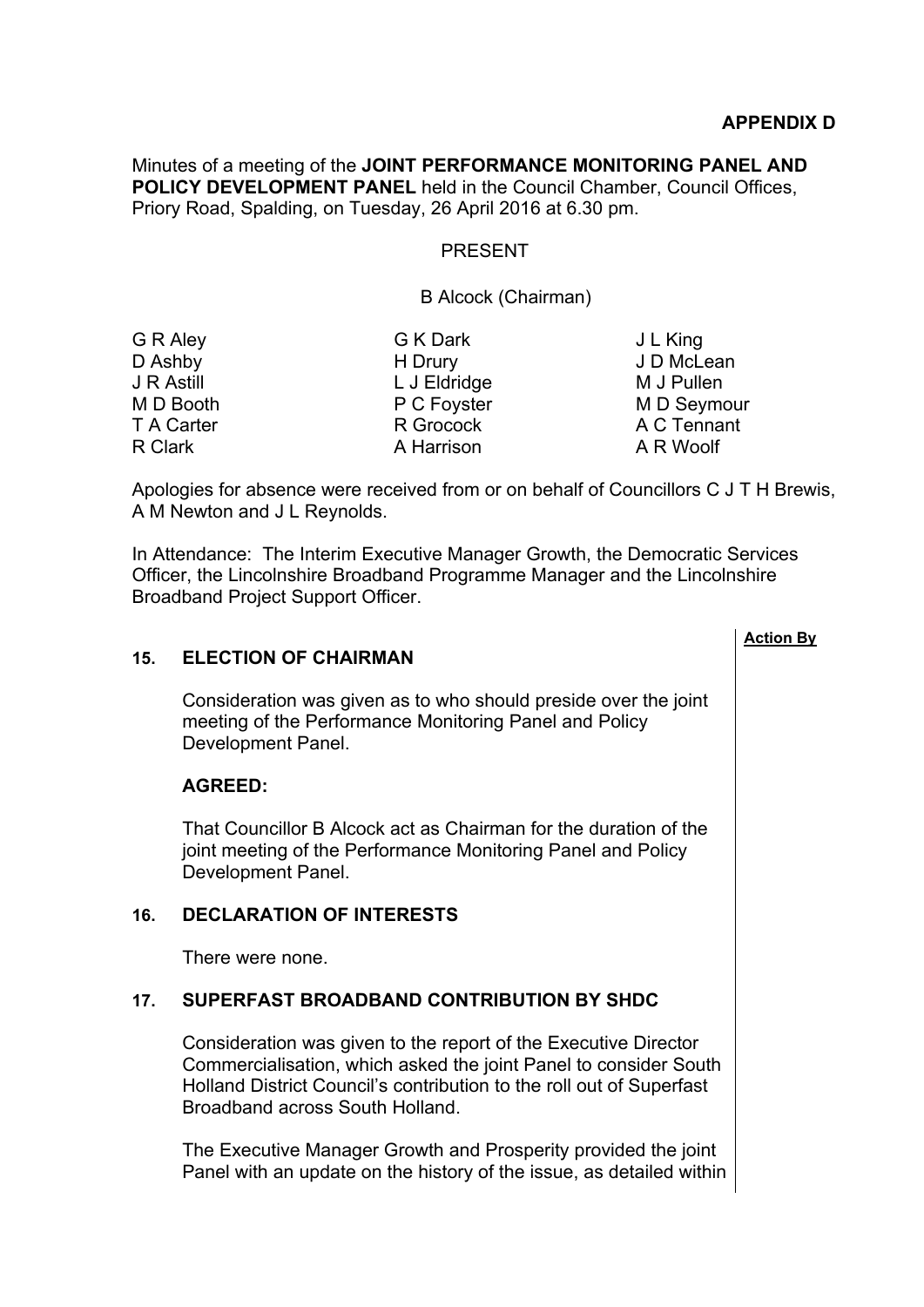the report. He also advised that the target to bring superfast broadband to 90% of the County (a minimum of 2Mbps to UK premises) by 2015 had been met (this had only been confirmed within the last few days and was therefore not reflected within the report).

The Lincolnshire Broadband Programme Manager outlined the government imposed solution for premises with less than 2Mbps (although he did question the effectiveness of this solution). The premises owner could apply for a subsidised satellite solution – they would be provided with a voucher which could then be used with any of seven providers. If this opportunity was taken up, it would not preclude them from any possible upgrades when Phase 2 of the project was implemented.

The following issues were raised:

- There were some anomalies with regard to the speed available at some properties in that although less than 2Mbps was being achieved, the provider's records showed that a higher than 2Mbps speed was available.
	- o The Lincolnshire Broadband Programme Manager advised that even if BT was not the provider, BT's lines were still used and therefore the speed achieved could only ever be what the line was capable of, and no more. A snapshot of speed tests should be sent through to the Programme Manager to investigate. It was suggested that this could be an issue for a number of people and therefore information on this should be provided on the website.
- Within some settlements, some properties were achieving over 2Mbps speed, whilst others received sub 2Mbps. Would the subsidised satellite solution be the only way to improve speeds?
	- o Currently this was the only option. However, Phase 2 could provide an upgrade for properties receiving sub 2Mbps speed. The satellite solution could still be taken up even if the property was due for an upgrade in Phase 2.
- When the original presentation had been given to the joint Panel in 2012, concern had been raised with regard to delivery of service to premises. The Panel had requested that it be established that the service must be available to the actual premises, rather than just to the cabinet in the street. Improvements had been seen however, there were still concerns regarding a sizeable number of people who were not able to receive speeds of 2Mbps and over.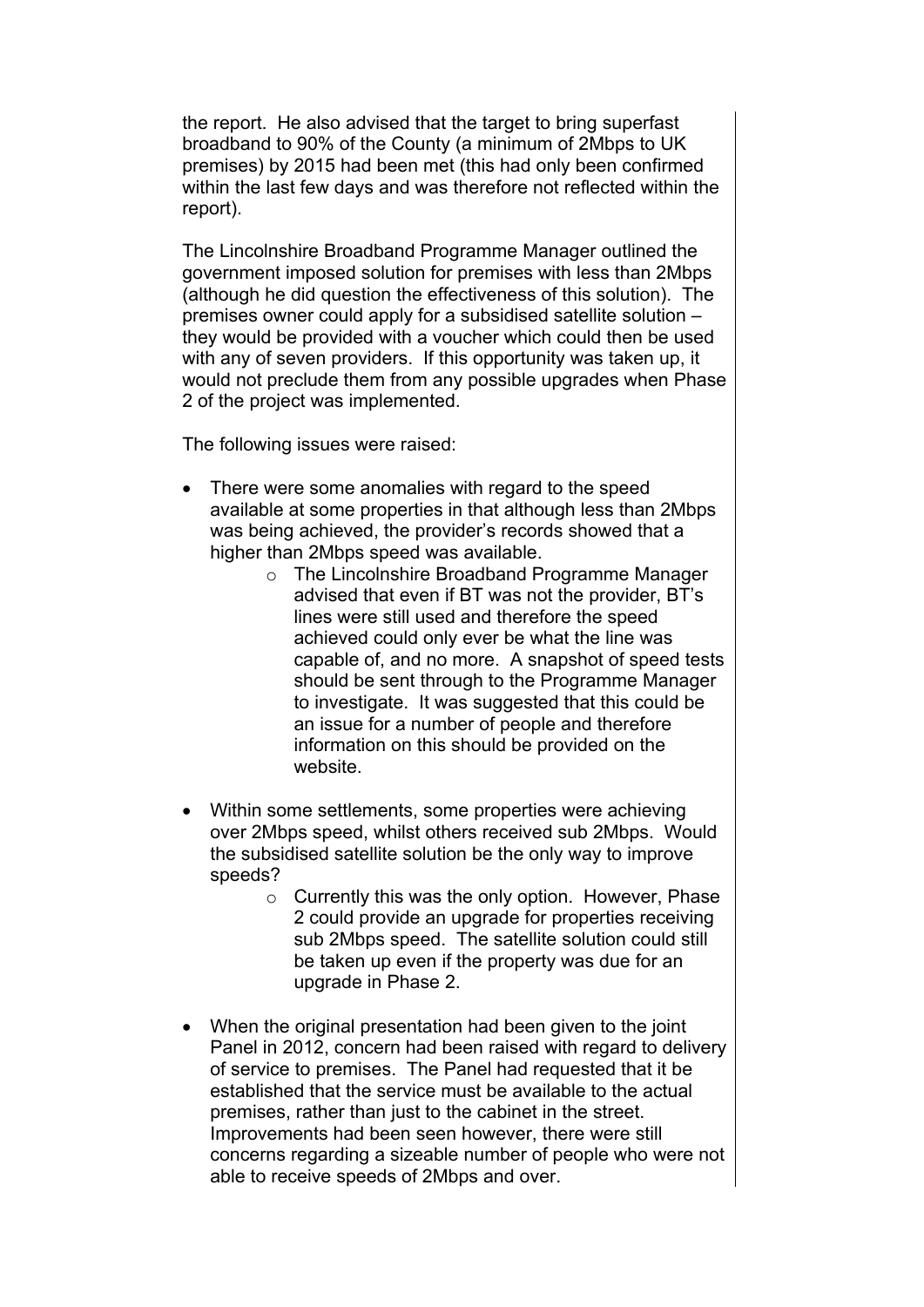- o Superfast broadband had been delivered to 30,000 premises, 90% of the County, and there had been a real increase in service. Phase 2 of the project would be trying to address areas where there were any issues. There were issues affecting service, one of them being the standard of BT's infrastructure (which would possibly not change), and also internal issues with some people's equipment. Superfast broadband direct to properties rather than boxes was the ideal however, the cost to provide this would have been too high.
- Who should people contact if they were receiving greater than 2Mbps but a lower speed than providers said they should be receiving?
	- o Firstly, they should contact their provider, then BT and then finally OFCOM. Some of the issues could be as a result of BT's infrastructure.
- With regard to the Authority providing monies towards the upgrade, it appeared that BT would have been undertaking improvement works in some settlements anyway, irrespective of the superfast broadband project. Surely therefore, the project should have cost less?
	- $\circ$  The cost would not have been less as the opportunity had been taken to undertake more work instead in other settlements. The more improvements that BT had undertaken, the more opportunity it had given to the project to make more improvements than originally anticipated.
- Would the superfast broadband project have been able to deliver its 90% target without the work undertaken by BT? If not, then the Panel would have been right in being sceptical.
	- $\circ$  No, the target could not have been achieved without BT's additional work.
- The report stated at 5.3.1 that there was currently a memorandum of understanding between the parties, but no formal contract setting out the terms of the Council's contribution. Should this be a concern, and could the figures alter?
	- $\circ$  No, the figures would not change, they were based on amounts detailed within the original agreement in November 2011. There had been an underspend, any monies left over would be spent in Phase 2 and no further monies could be requested.
- What contract was the Authority getting involved in?
	- o A letter had been sent regarding the agreed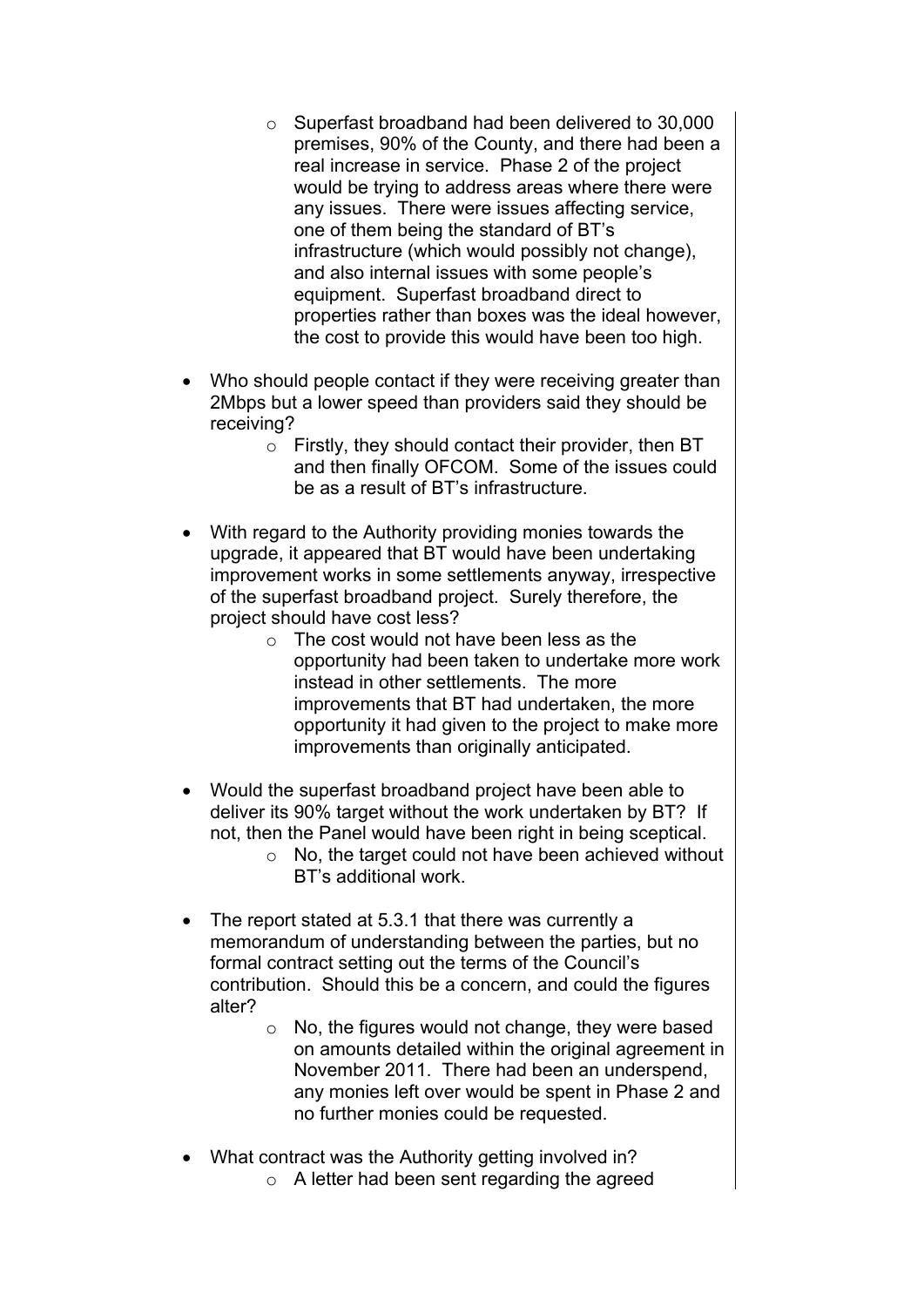contribution towards Phase 1, and this outlined the aspirations of the project. It had been signed to agree the contribution, and there was some flexibility as to when this would be paid.

- Why was the Authority paying the original amount if there had been a clawback from BT?
	- $\circ$  The Phase 1 spend had been written in stone. Any monies not spent had to be payed back therefore they were being used towards broadband infrastructure.
- What would happen if there was a Phase 2 underspend?
	- $\circ$  The money would have to continue to be spent until it was used up, or it could be held until better technology became available.
- If members agreed to the amount to be paid, was there an opportunity for more monies to be asked for or was there any liability for clawback?
	- o This would be the last amount to be asked for, and there would be no liability at all. Delivery of Phase 2 and Phase 3 would then progress. The aspiration was to achieve 100% coverage, or at a minimum, 98%.
- The report stated at 1.6 that value for money must be achieved, and a paper on the funding of the project considered – this paper was not produced however, funding details were set out in the report. Why had the paper not been produced?
	- $\circ$  Officers were not aware why the paper had not been produced however, they had tried to look at the value for money issue.

## **AGREED:**

- a) That the proposed recommendations to Cabinet detailed within the report, in respect of contributions to Lincolnshire County Council towards the roll out of Superfast Broadband in the District; to delegate authority to the Chief Executive in consultation with the Portfolio Holder for Commercialisation to negotiate contractual terms with Lincolnshire County Council and other authorities in Greater Lincolnshire; and to delegate authority to the Chief Executive in consultation with the Portfolio Holder for Commercialisation to agree and release a final payment, be agreed; and
- **b)** That prior to the report's submission to Cabinet, that the report and the recommendations reflect that the performance target of providing superfast broadband to at least 90% of properties TM

TM